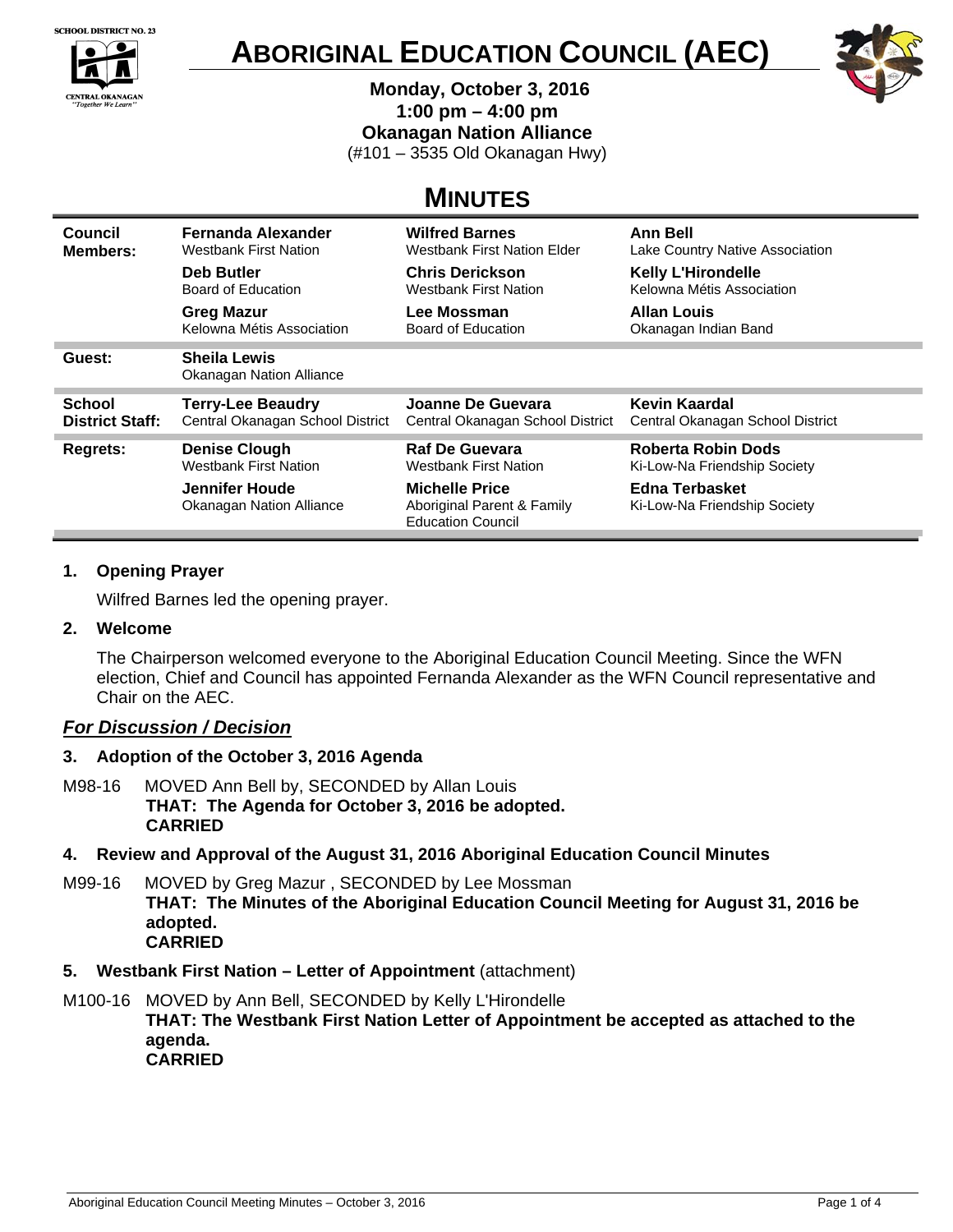## **6. Review of Action Items**

**6.1** *ACTION ITEM: To provide the AEC with preliminary transition rates of Aboriginal students attending post-secondary schools for a future AEC meeting. (Joanne De Guevara)*

This item will be discussed in the Spring of 2017.

*6.2 ACTION ITEM: To draft a template with key messaging that AEC members can forward to their local MLAs requesting additional funds be allocated to education. (Deb Butler)* 

Deb Butler and Terry Beaudry committed to drafting letter and will send out to the Council.

*6.3 ACTION ITEM: To explore best practices for a sustainable Elder in Residence program during the 2016-2017 school year. (Terry Beaudry)* 

The District Principal advised that an update will be provided in the Spring of 2017 and invited the AEC to send recommendations for the Elder in Residence program to her.

*6.4 ACTION ITEM: To provide a detailed report on what percentage of resources and staffing budget are being used for Aboriginal students versus non-Aboriginal students. (Joanne De Guevara)* 

This item will be discussed in the Spring of 2017.

*6.5 ACTION ITEM: To identify areas in need and the potential increase in resource budget that is required to cover the identified needs. (Joanne De Guevara)* 

The District Principal shared that she attended the BC Aboriginal Funding Conference on September 21-23, 2016 with 3 advocates. The Aboriginal Department is looking at applying for Aboriginal Recreation and Sport grants as well as funding for elementary, middle, and secondary school curriculum. Depending on application deadlines, funding will either be for the 2016-2017 or 2017-2018 school year.

*6.6 ACTION ITEM: To confirm whether or not there is an Aboriginal voice on the Safe Schools Committee and the Health Promoting Schools Committee. (Terry Beaudry)* 

The Deputy Superintendent shared that the Safe Schools Committee and the Health Promoting Schools Committee currently do not have Aboriginal representatives. Either an interested AEC member or an Aboriginal Education Department staff member will be appointed as a representative.

*ACTION ITEM: To send out meeting dates for the* Safe Schools Committee and the Health Promoting Schools Committee to the AEC, inviting members to express their interest in being the Aboriginal representative on one or both of the committees. (Terry Beaudry)

*6.7 ACTION ITEM: To relay to the Language and Cultural Program Sub-Committee Motion M91-16 (THAT: A review process to evaluate the efficacy of the Language and Cultural Program be created) at the first Language and Cultural Program Sub-Committee meeting. (Terry Beaudry)* 

The District Principal advised that the first meeting for Aboriginal Education Advisory Committee is at the end of October. At that time, the committee will establish sub-committees and update accordingly.

*6.8 ACTION ITEM: To collate after school programming information from each agency for a future AEC meeting. (Michelle DesRochers)* 

Michelle advised that she is waiting on information from Okanagan Nation Alliance and the Kelowna Métis Association. Once received, collated information will be shared.

The AEC requested information on the 2015-2016 after school program at George Pringle Elementary and why it is not running this year.

*ACTION ITEM: To provide information regarding the 2015-2016 after school program at George Pringle and why it is not running this year. (Joanne De Guevara)*

After the collated data is reviewed, further discussion on next steps for after school programming will be discussed.

*6.9 ACTION ITEM: To research the reason the Ministry decided to no longer be involved in the development of Enhancement Agreements and update the AEC with any additional information.*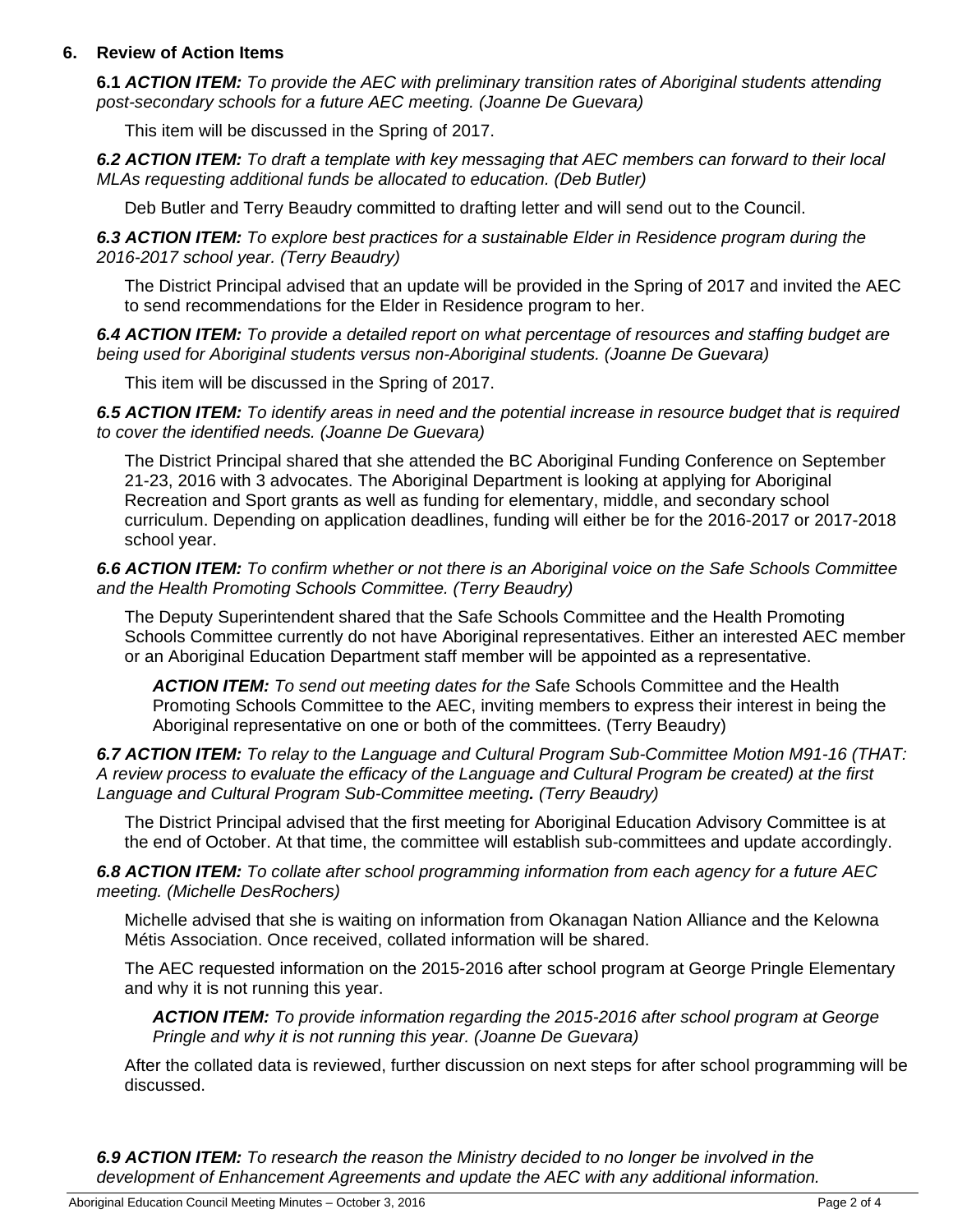## *(Kevin Kaardal and the AEC)*

The Superintendent shared that the Ministry sent out the letter that was attached to the agenda. The letter states that the Ministry is refocusing their resources in response to the Auditor General's recommendations. AEC members are encouraged to visit the link included in the letter for more information.

The AEC decided to keep this item on future agendas for further updates/discussion.

*6.10 ACTION ITEM: To design a two day workshop to train the Aboriginal Education Council on the principles of the Four Vital Voices of Community Enowkinwixw: A Syilx (Okanagan) Protocol of Respect. (Jennifer Houde)* 

As Jennifer wasn't able to attend the meeting, this item was deferred to the next meeting.

## *New Business*

## **7. Aboriginal Student Awards Selection Panel**

The District Principal will confirm the names on the Aboriginal Student Awards Selection Panel based on the list provided at the August 31, 2016 AEC meeting and provide an update at the November 2016 AEC meeting.

*ACTION ITEM: To provide the list of representatives on the Aboriginal Student Awards Selection Panel at the November 2016 AEC meeting. (Joanne De Guevara)*

#### **8. Aboriginal Student Award Funding – Draft Letter**

Chris Derickson presented the draft Aboriginal Education Council fundraiser letter. If the goal is to raise \$100,000, 1000 people have to be contacted.

The AEC discussed how to move forward and decided to establish a sub-committee. The Aboriginal Student Award Bursary Sub-Committee will include council members Ann Bell, Deb Butler and Fernanda Alexander as well as District staff members Terry Beaudry and Eileen Sadlowski. An update to the AEC will be provided once the sub-committee has determined the best way to move forward.

The AEC decided to keep this item on future agendas for further updates/discussion.

## **9. Aboriginal Education Program - Administration Updates**

## Staffing Update

The District Principal shared that two additional advocates have been hired and the Youth and Family Workers positions have been posted.

#### Indigenizing the Re-designed Curriculum

Jordan Coble presented at the September 20, 2016 Central Okanagan Leadership Team meeting on the beliefs of the Okanagan People who reside on the Okanagan Territory. At the Aboriginal Culture Day at Ellison Elementary on September 28, 2016, Grouse and Pamela Barnes shared the story of the Four Food Chiefs. The District Principal is currently collaborating with ONA to develop a visual showing how the Four Food Chief story is connected to the Medicine Wheel teaching and the First Peoples Principles of Learning.

#### *Kevin Kaardal left the meeting at 2:07 pm*

The District Principal also shared that a list of several Okanagan words was created and a sound bite goes out every week to all District/School Admin and Advocates. Schools are also starting to add signage using the list of Okanagan words provided.

Members of the AEC questioned the amount of targeted funding being used to support the implementation of the redesigned curriculum. The AEC requested a report outlining how targeted funding is currently being allocated.

## *ACTION ITEM: To forward to the District Finance and Legal Committee a request for a report outlining how targeted funding is currently being allocated. (Lee Mossman)*

## AEC School Tour – November 4, 2016

The Deputy Superintendent and District Principal will be attending the Provincial Gathering on November 3<sup>rd</sup> in Vancouver and would consider planning the tour on an alternate date.